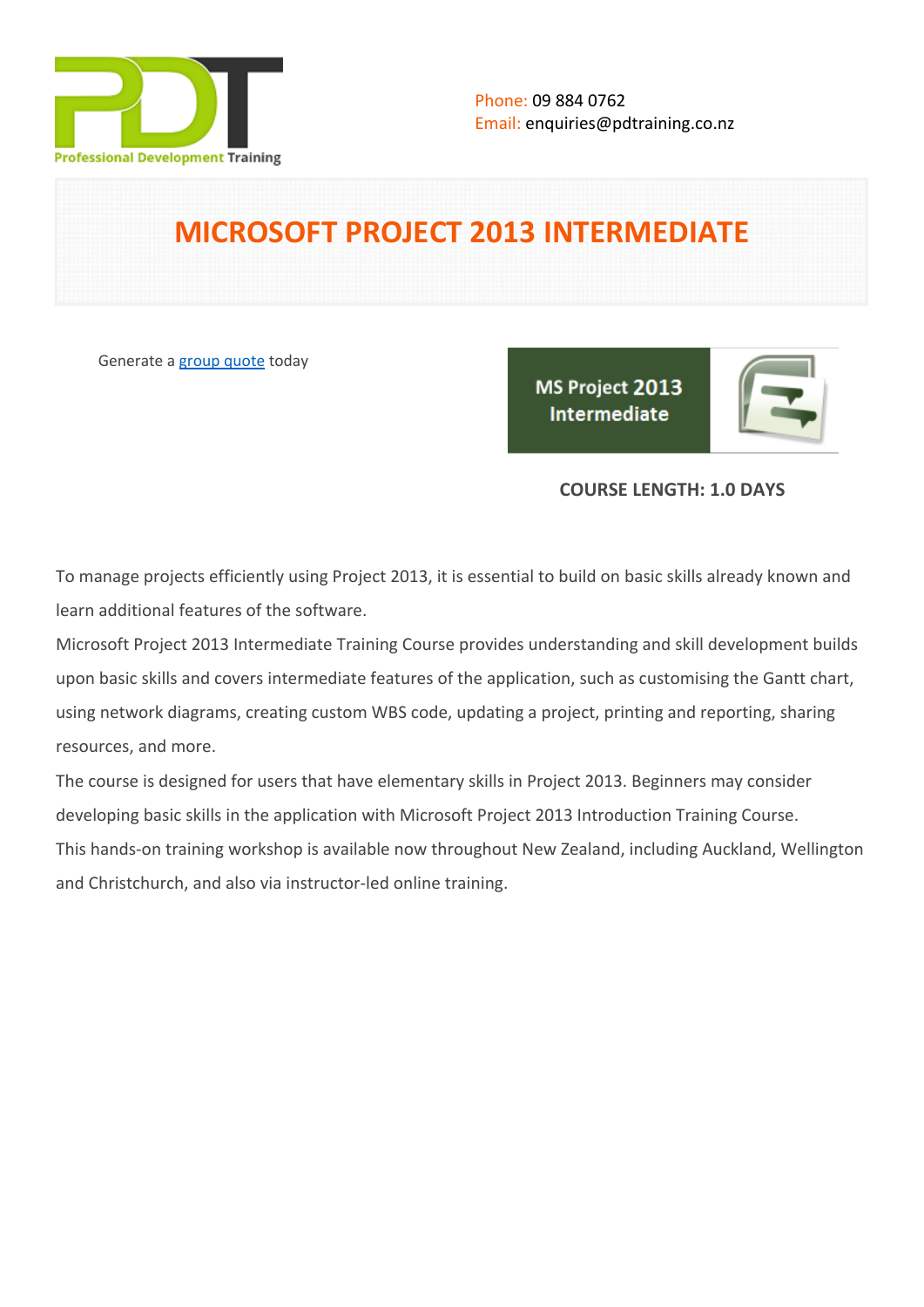### **MICROSOFT PROJECT 2013 INTERMEDIATE COURSE OUTLINE**

#### **FOREWORD**

This training course helps participants to build upon basic skills in Microsoft Project 2013. Intermediate and new features of Microsoft Project 2013 will be covered, including understanding project views, managing projects, examining projects, updating projects, printing reports and project views, reporting by report type, updating the resource pool, and comparing project versions. During the course, participants will learn and practice the use of the various functions of Project 2013 to gain expertise in managing projects skilfully.

Microsoft Project 2013 Intermediate Training Course is the second course in the series of three: Introduction, Intermediate and Advanced Training Course in Microsoft Project 2013. Each of these courses is targeted to give valuable training to participants with different skill levels in the application.

#### **OUTCOMES**

#### **After completing this course, participants will have learned to:**

- Change time scales
- Add a custom Gantt Chart
- Use network diagrams
- Work with the Network Box (or Node)
- Modify and format tables
- Create, display and use custom WBS codes
- Use team planner
- Create a budget
- Use AutoFilters
- Track and update tasks
- Understand project costs
- Work with Project Server and Deliverable Fields
- View, organise and print reports
- Change print settings
- Review and update assignments
- Compare project versions
- Perform resource sharing functions
- Update the Resource Pool
- Stop resource sharing temporarily and permanently
- Consolidate projects